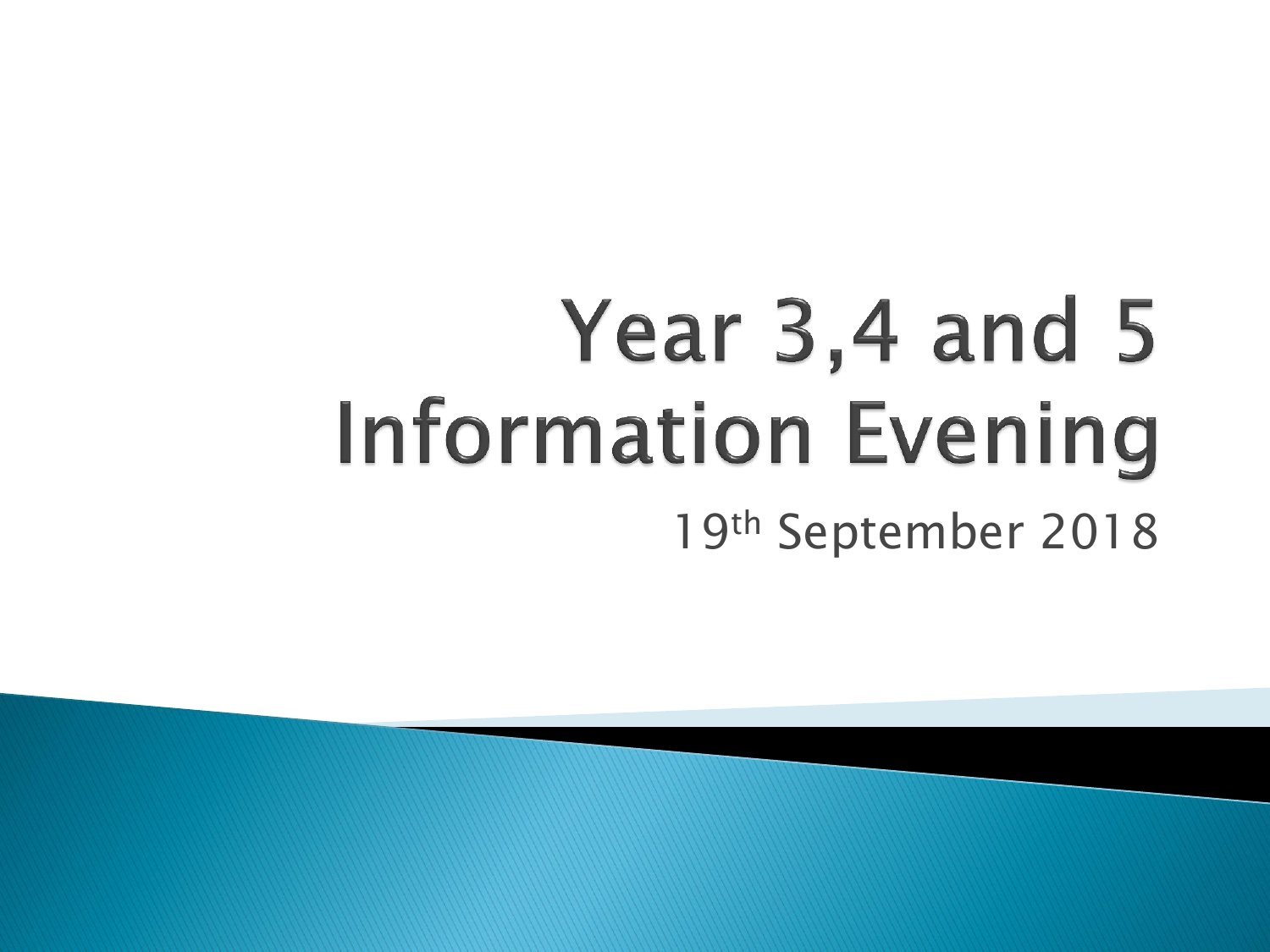### **STAFF**

- ▶ Year 3: Mrs Graham, Mr Little, Miss Smith, Mrs Wren.
- Year 4: Mrs Ainscough, Miss Dixon, Mrs Matthews.
- Year 5:Miss Ainscough, Miss Brennan, Miss Popat.
- Assistant Heads: Mrs Matthews, Ms Paterson (English Co-ordinator).
- ▶ Deputy Head: Mrs Peckover (Maths Co-ordinator)
- Mrs Dewick: Specialist English Teacher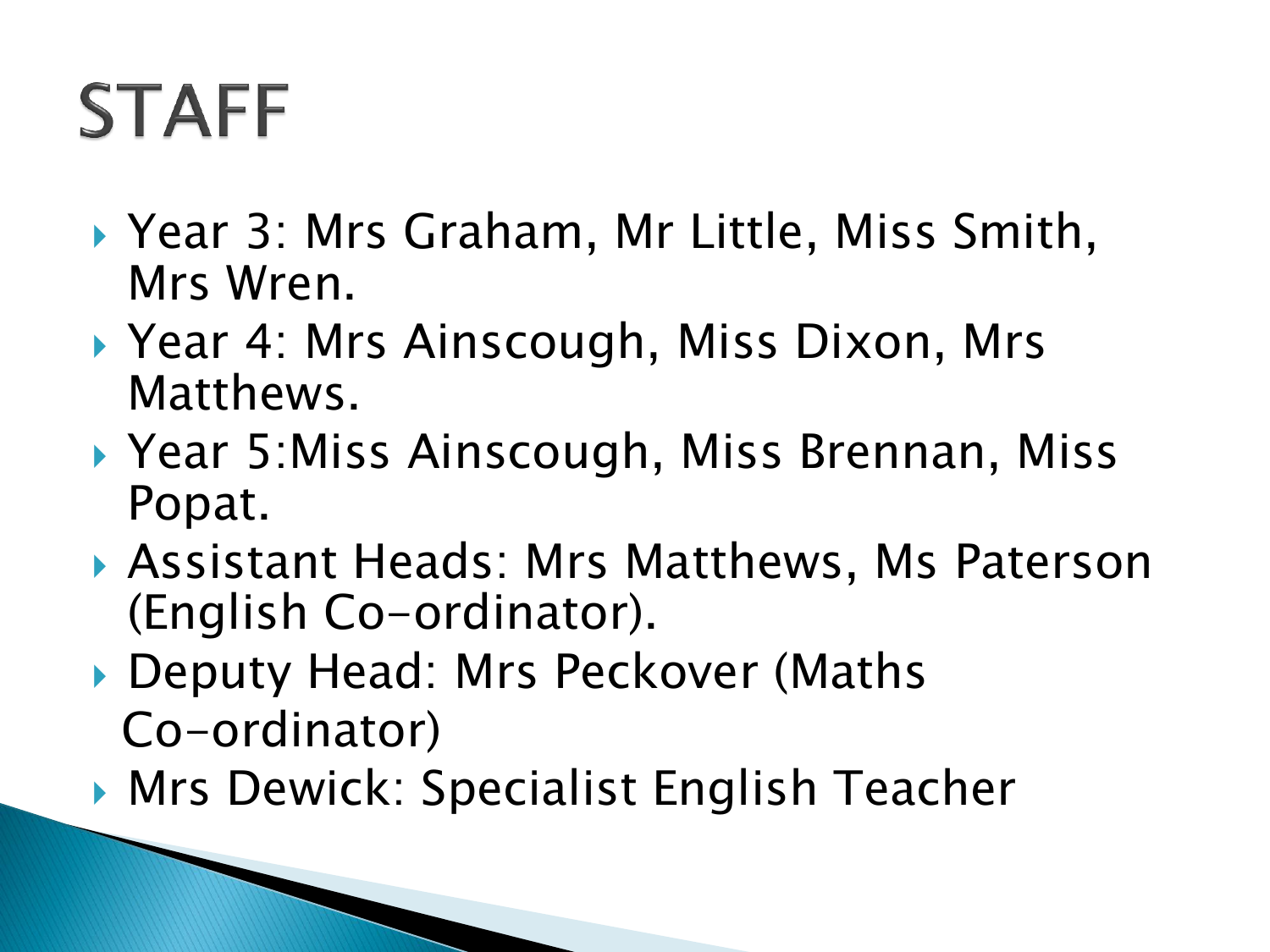#### Assessments

- ▶ National Curriculum levels ended in 2014.
- Schools now report upon how well children are doing against the expectations of the year group.
- Terminology such as 'working below the expected level', 'working towards the expected level', 'working at the expected level' and 'working at a greater depth' are used across schools.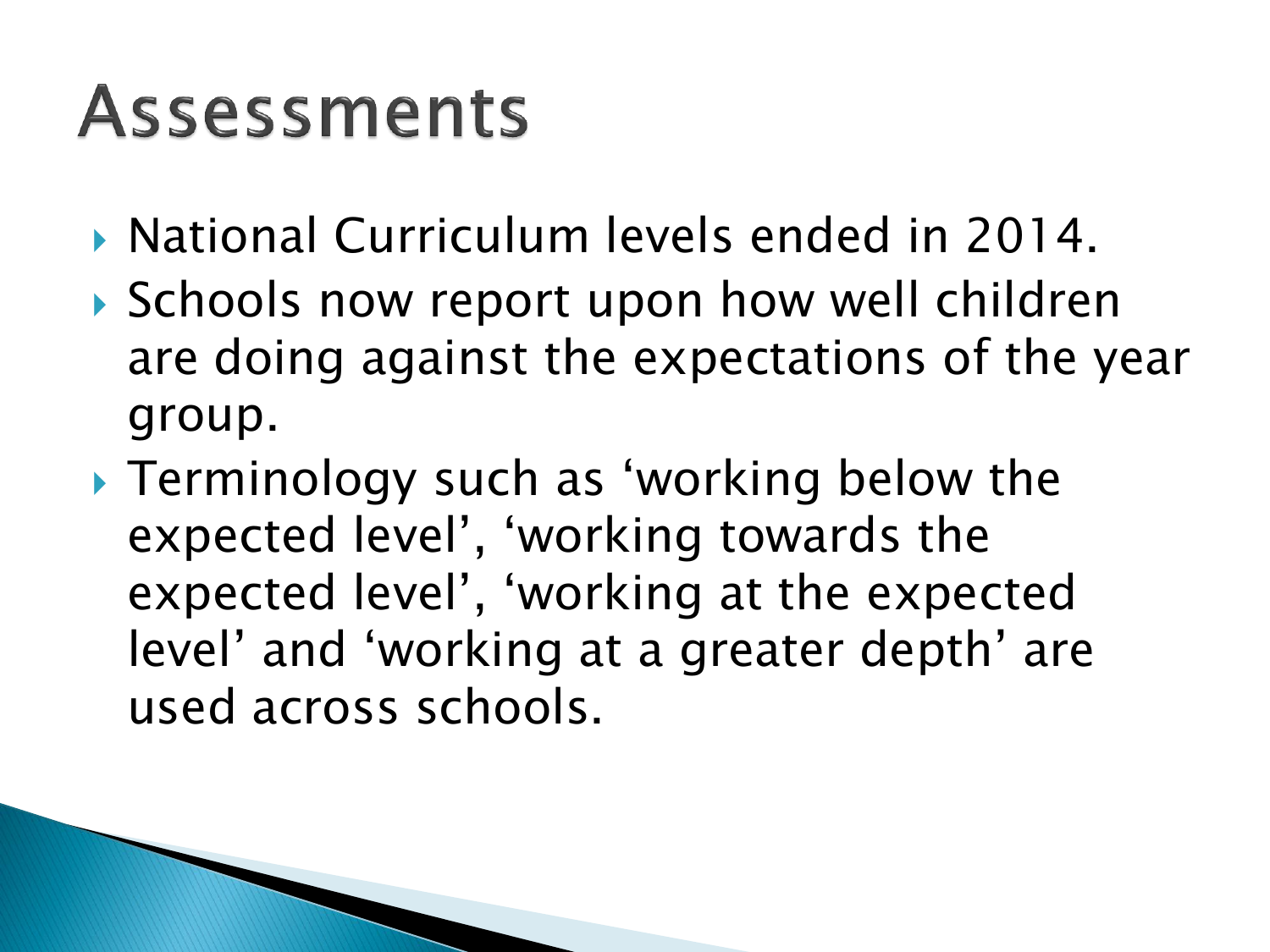### **Interim Reports**

- Termly attainment, behaviour and attitude to learning reports. (Behaviour on the playground, homework and attitude to learning in the classroom).
- ▶ Impact on individual behaviour.
- July end of year report.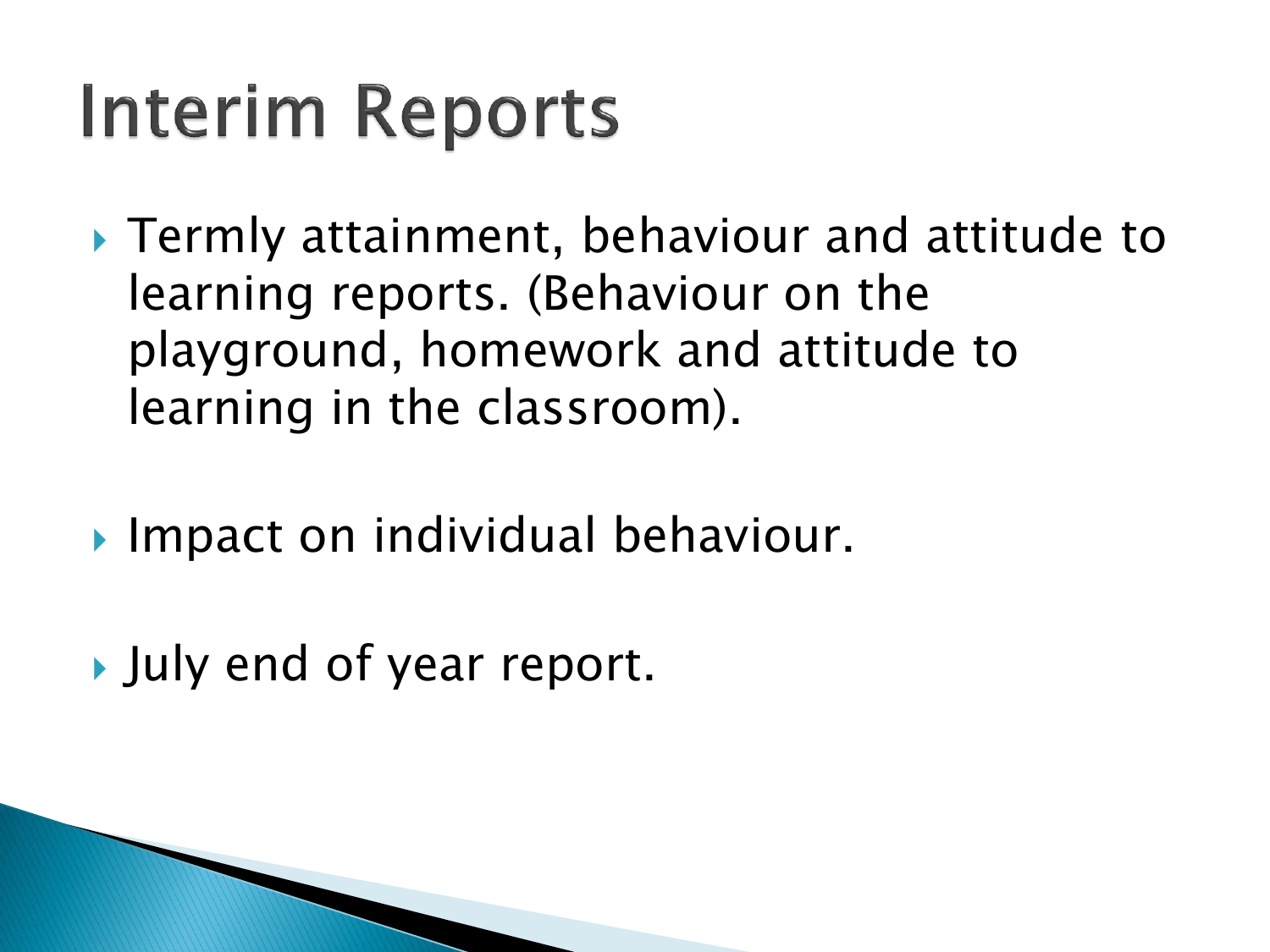# **SPELLING**

- School scheme: OUP's Read, Write, Inc.
- Pupil booklets.
- National Curriculum statutory spelling list "orange words".
- Y3/4: bicycle, address, build, accident, actually, eight, February etc.
- Y5/6: accommodate, accompany, according, achieve, aggressive, amateur, ancient,

apparent, appreciate, attached, available, average, awkward etc.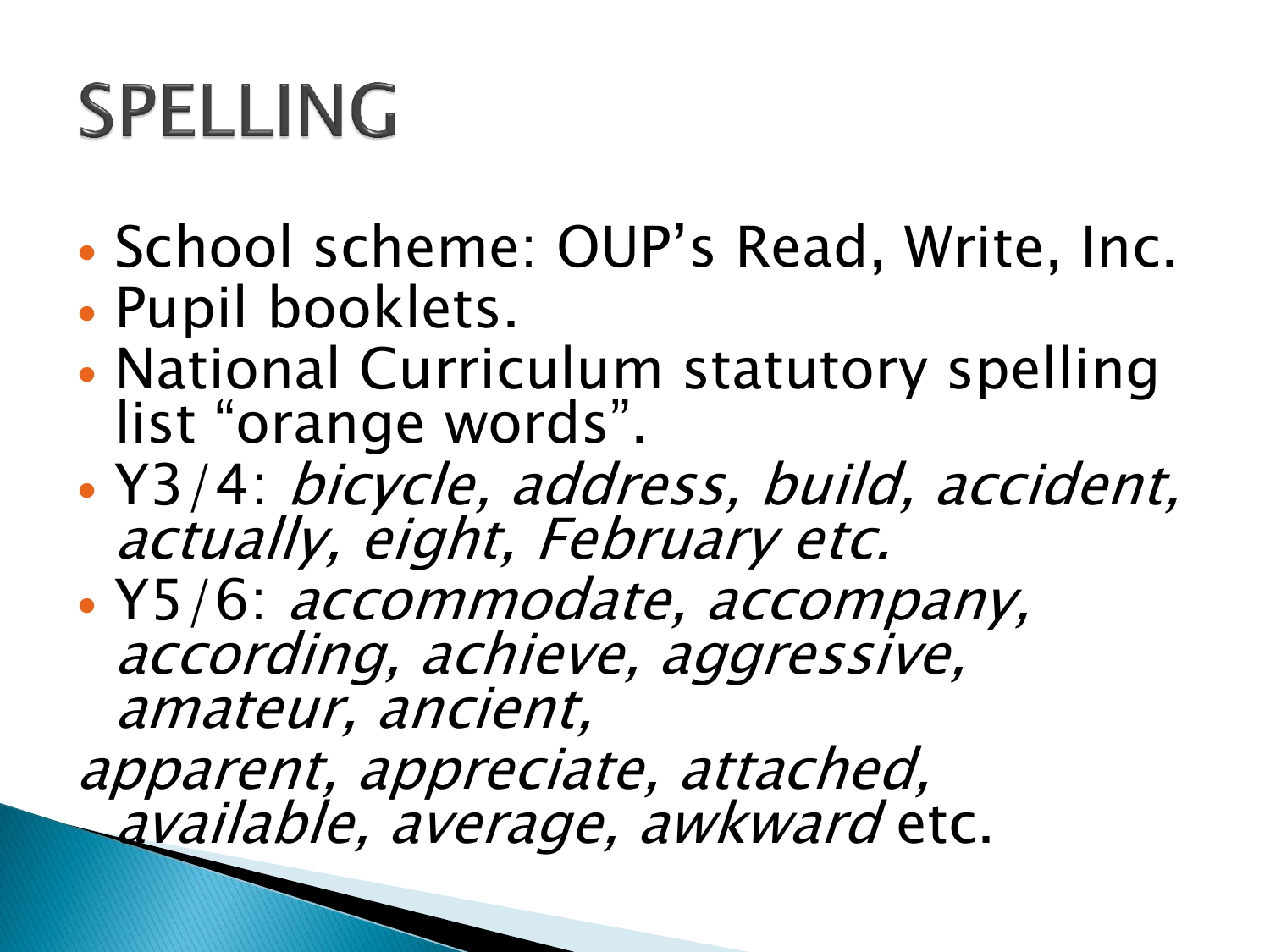## WRITING

- Aim for writing which contains a wide vocabulary, wide range of punctuation (accurately used), sentence structure and can be adapted for a range of purposes.
- ▶ Handwriting by the end of Y4: *joined* handwriting should be the norm (National Curriculum 2014). Pen licences.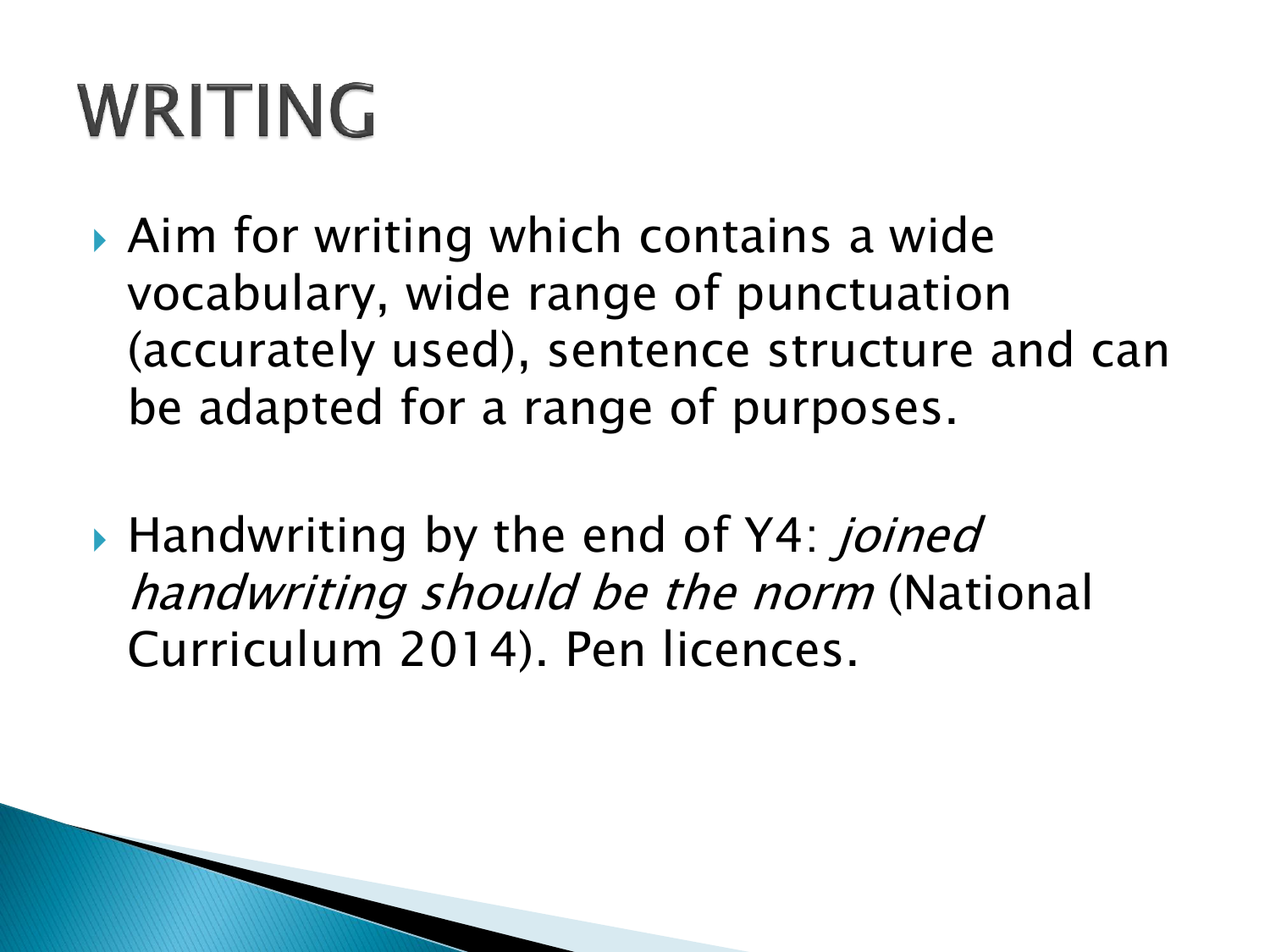### **Grammar and Punctuation**

- GAP terminology:
- ▶ End of Y2: apostrophes, adjectives, adverbs, nouns, past progressive verb form.
- ▶ End of Y3: prepositions, subordinating and coordinating conjunctions, present perfect verb form.
- ▶ End of Y4: determiners, fronted adverbials, pronouns.
- ▶ End of Y5: relative clauses, modal verbs, relative clauses, brackets, dashes.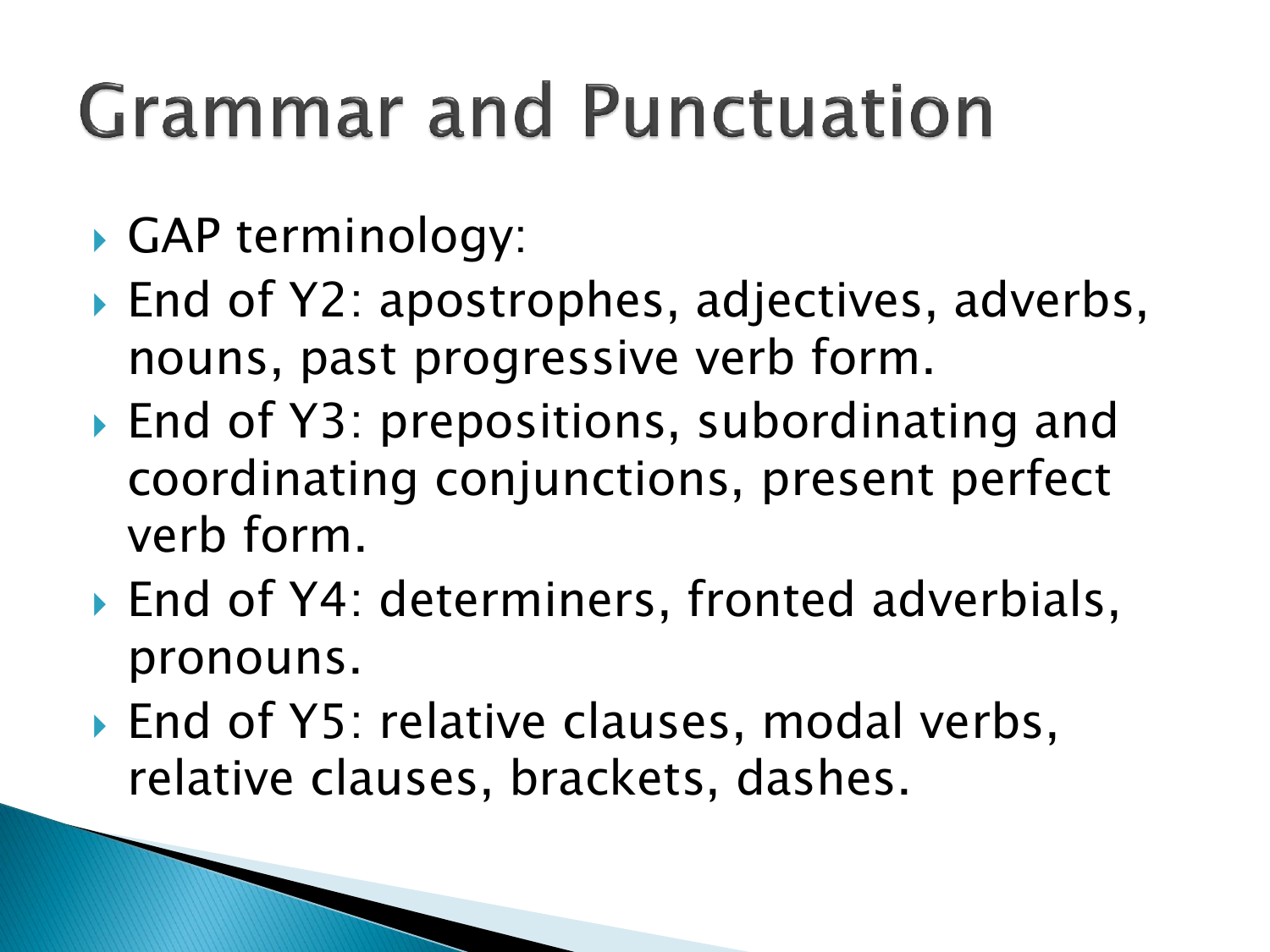# Reading

- Importance of reading for pleasure.
- Read fluently, with expression: *independent*, fluent and enthusiastic readers who read widely and frequently (National Curriculum 2014 Y3 objectives)
- Skimming and scanning for information.
- ▶ Deeper understanding of the text: inference. E.G. Why do you think the character acted in this way? How do you know? (evidence from the text)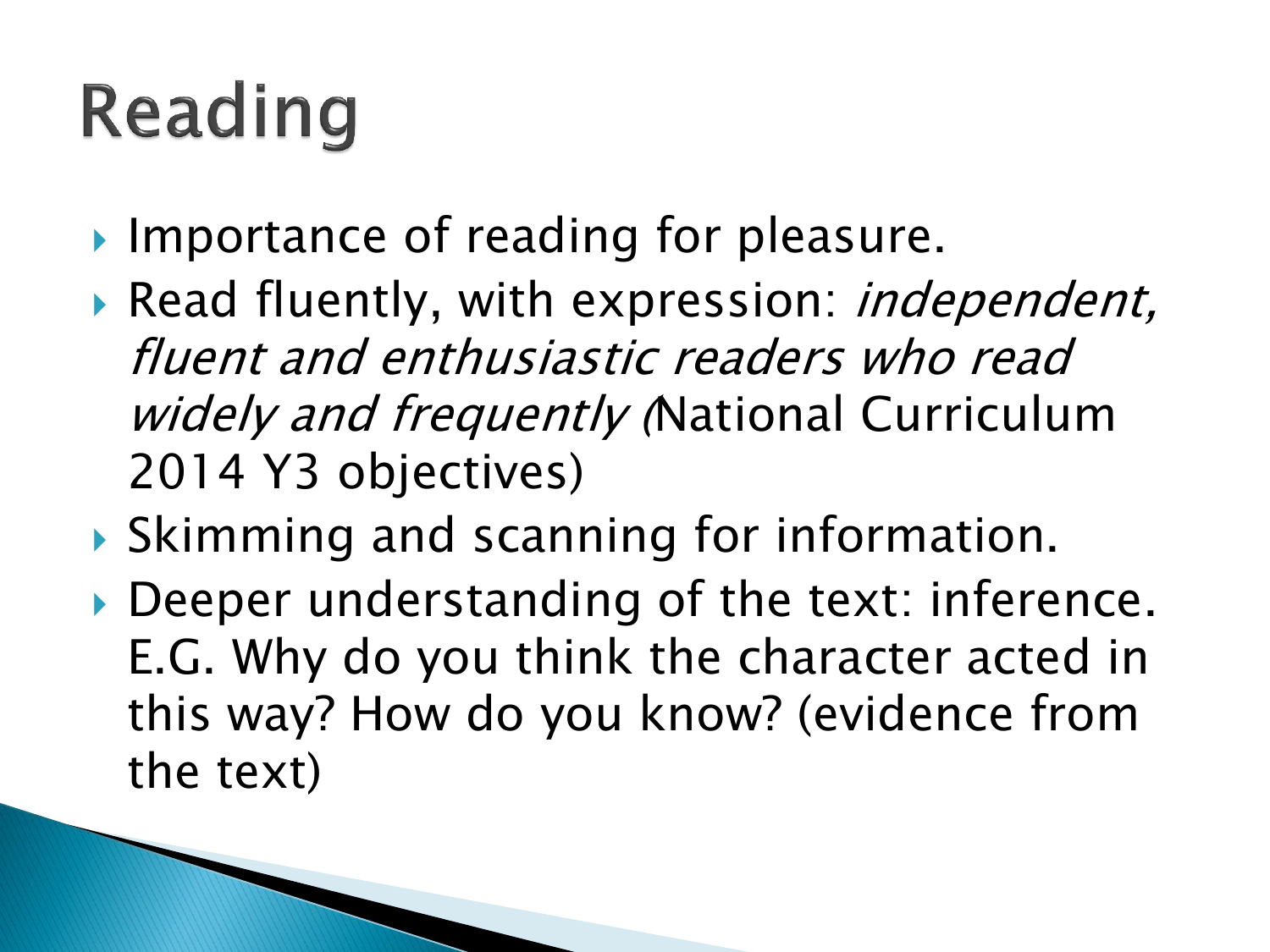#### **WHAT PARENTS CAN DO TO HELP**

- ▶ Take your child to the library/buy them books as presents. Encourage reading for pleasure.
- ▶ Hear your child read and read to your child. Ask questions to check understanding.
- Support them with their homework. Take an interest.
- ▶ Check their SaCaWaCing of spellings.